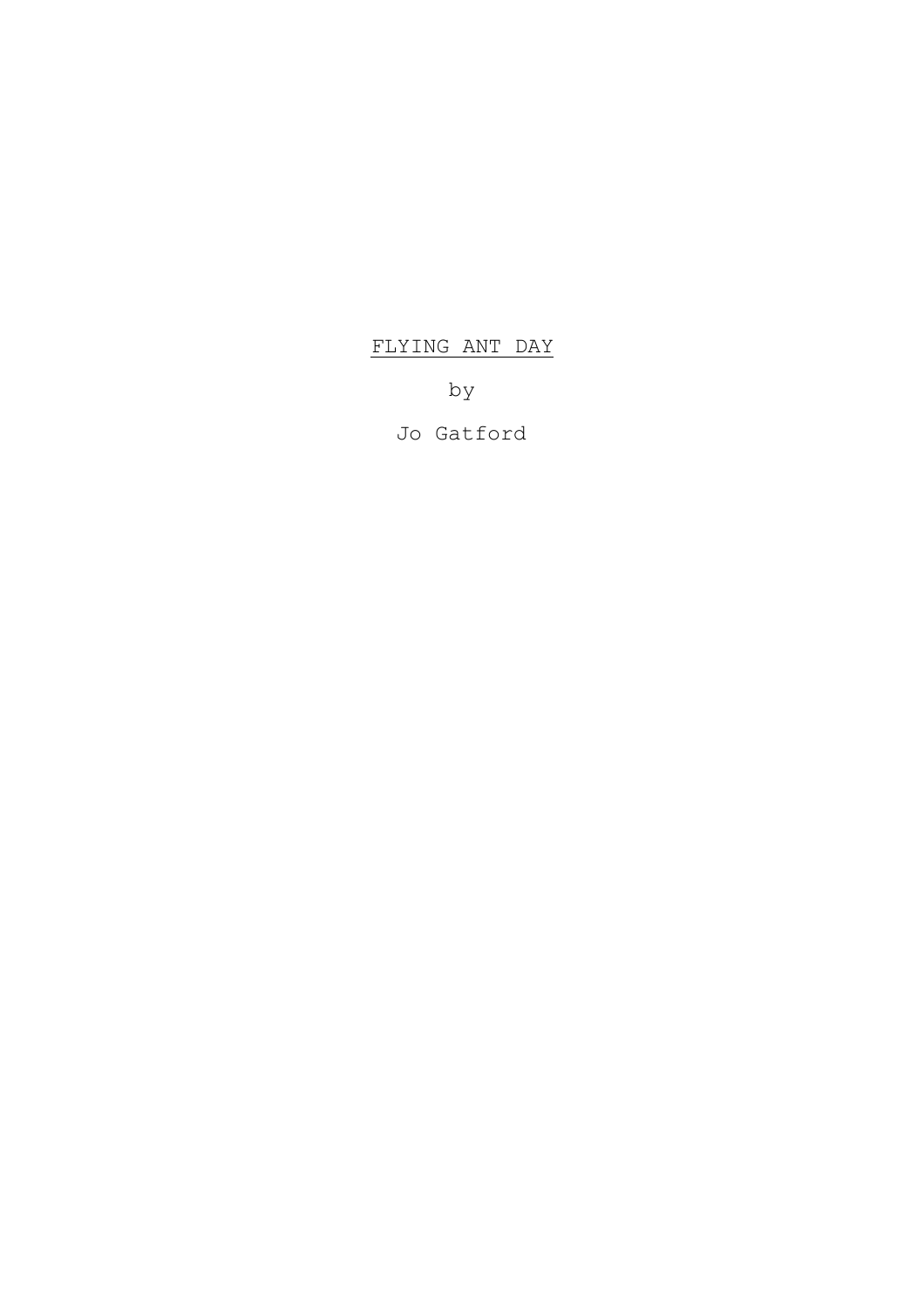A HALLWAY. A MIRROR HANGS ON THE BACK WALL. ALICE STANDS FACING IT HOLDING A POT OF WHITE PAINT AND A PAINTBRUSH. AS SHE SPEAKS, SHE BENDS DOWN TO PAINT HER FEET AND ANKLES BEFORE PLACING THE POT AND BRUSH NEATLY ON THE FLOOR BELOW THE MIRROR.

ALICE: 'Women of a certain age,' she said. Like it's inevitable – the disappearing. My feet went first. It happened gradually – not toe by toe but more like… fading away. No one else seemed to notice and it didn't hurt, so what are you supposed to do? It didn't seem like something you go to the doctor for. And no more stepping on Lego. So, you just get on with it, don't you? I tried to tell my mother but she just laughed and said, "Women of a certain age, darling, you know how it goes..." But. I mean, I'm not even forty. And I didn't think it would happen so quickly.

**SCENE 2** 

A CHILDREN'S BIRTHDAY PARTY. ALICE AND KAREN SIT ON CHAIRS AGAINST THE BACK WALL. A FEW BALLOONS AND BALLS OF WRAPPING PAPER LITTER THE FLOOR. BETWEEN THEM IS A BABY CAR SEAT, TURNED AWAY FROM THE AUDIENCE. THEY EACH HAVE A PLASTIC PLATE OF PARTY FOOD AND EAT IDLY, STARING OUT AT THE PARTY, OCCASIONALLY BREAKING OFF THEIR CONVERSATION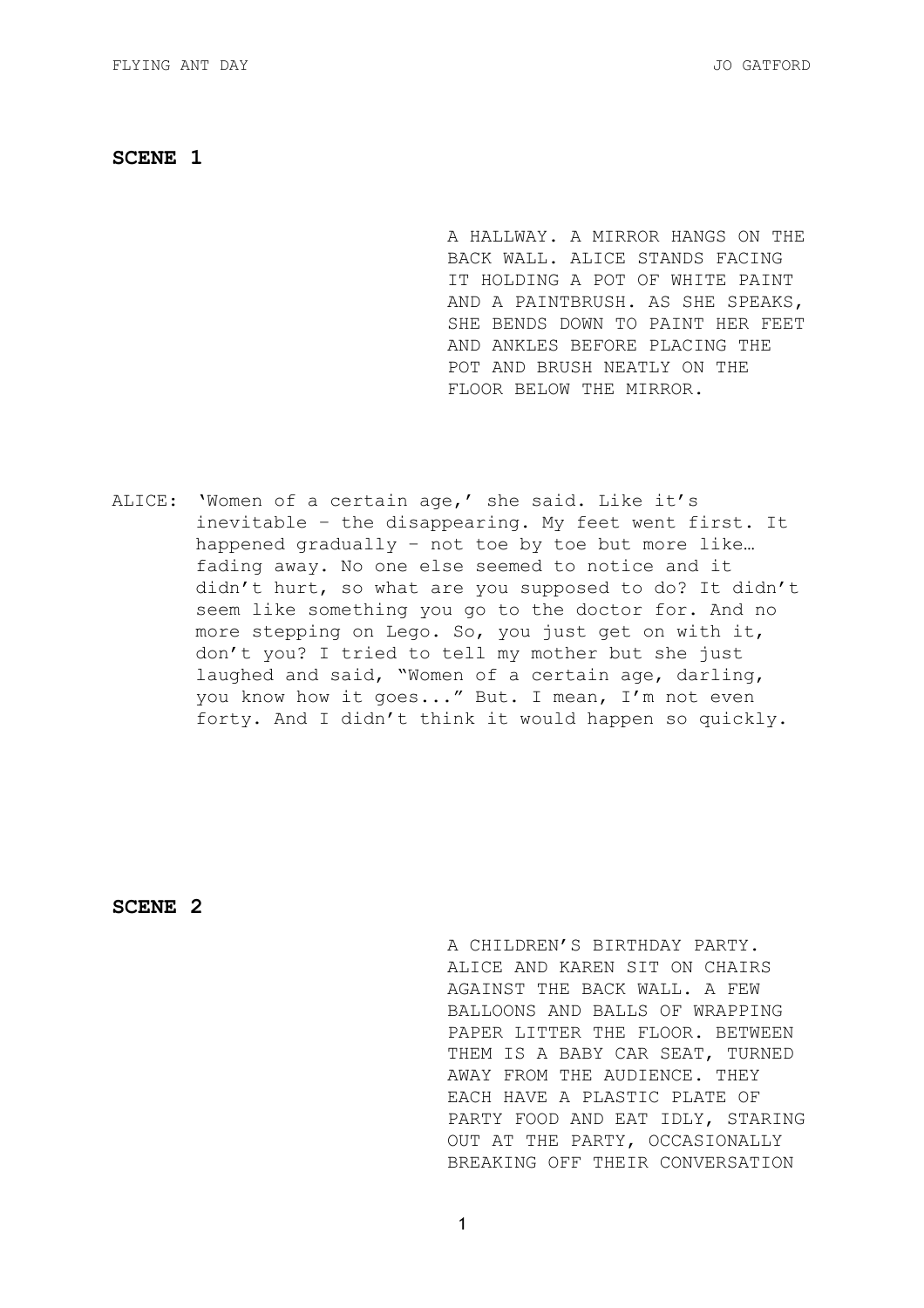TO YELL AT THEIR RESPECTIVE CHILDREN.

ALICE: I think I'm going blind.

- KAREN: Oh honey. You're just tired. First three years are the worst.
- ALICE: I keep getting those floaters, you know? In the corner of my eye. Little black specks, wherever you look.
- KAREN: Sleep deprivation is a bitch. Is Georgie teething again?

ALICE NODS, REACHES DOWN TO THE BABY SEAT AND SETS IT ROCKING.

Do you ever get to nap when–

KAREN CATCHES SIGHT OF SOMETHING BEYOND THE AUDIENCE.

*Lola! Give your brother his Spider-man back now!* 

- ALICE: I just… I feel like I'm losing something. Like, if I close my eyes it's all going to disapp– *Nathan! No pushing!* Oh, for chrissakes, it's like Lord of the Flies over there.
- KAREN: (TO THE BABY) Look at you, all those teeth, keeping your mama up all night, huh?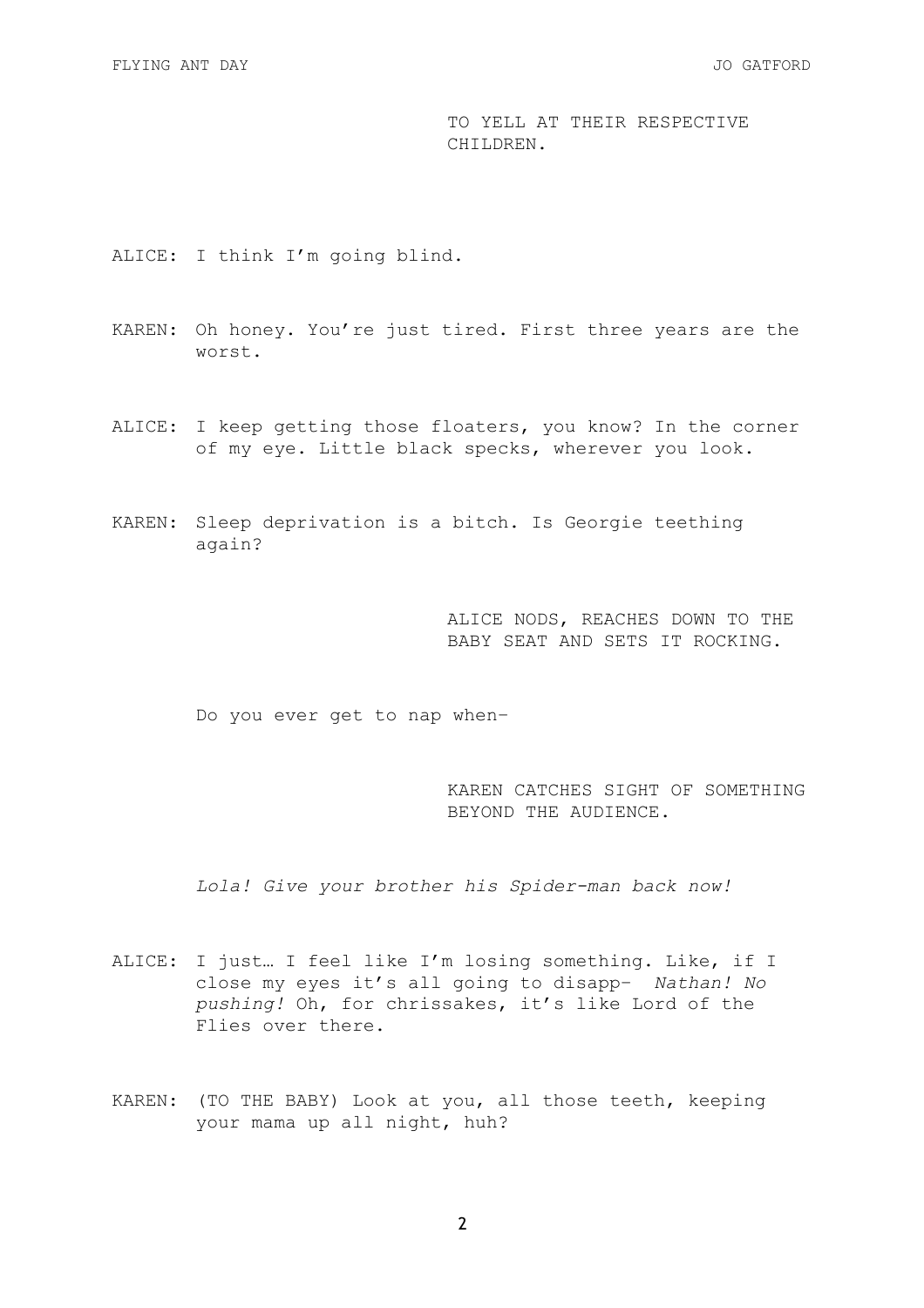- ALICE: –like it's all going to disappear. Like there's a black hole about to swallow me up.
- KAREN: Do you think it's… You know, depression?
- ALICE: The nurse said I should get my thyroid checked when I took Georgie for his boosters. I don't know. I mean, I'm fine, really. It's normal, isn't it? Don't put your finger in his mouth, he's got six teeth now.
- KAREN: Six? Busy boy. Be crawling soon– Oh, is that okay? He's got a streamer.
- ALICE: Ah let him. I'm done with hovering second time round.
- KAREN: Try having three… *Lola, I saw that. One more time and you're banned from the bouncy castle.*
- ALICE: But… It's like there are pieces of me falling away. Every day, less and less. Sometimes I can't even keep my eyes open–
- KAREN: I'm telling you, you're sleep deprived. Go to bed with ear plugs and get Mark to deal with the kids tonight. Oh, bless his heart, Nathan won pass the parcel.
- ALICE: Or maybe I'm not going blind. More like turning invisible.
- KAREN: Ugh, if I eat any more chocolate fingers I'm gonna throw up. They should really serve alcohol at these things.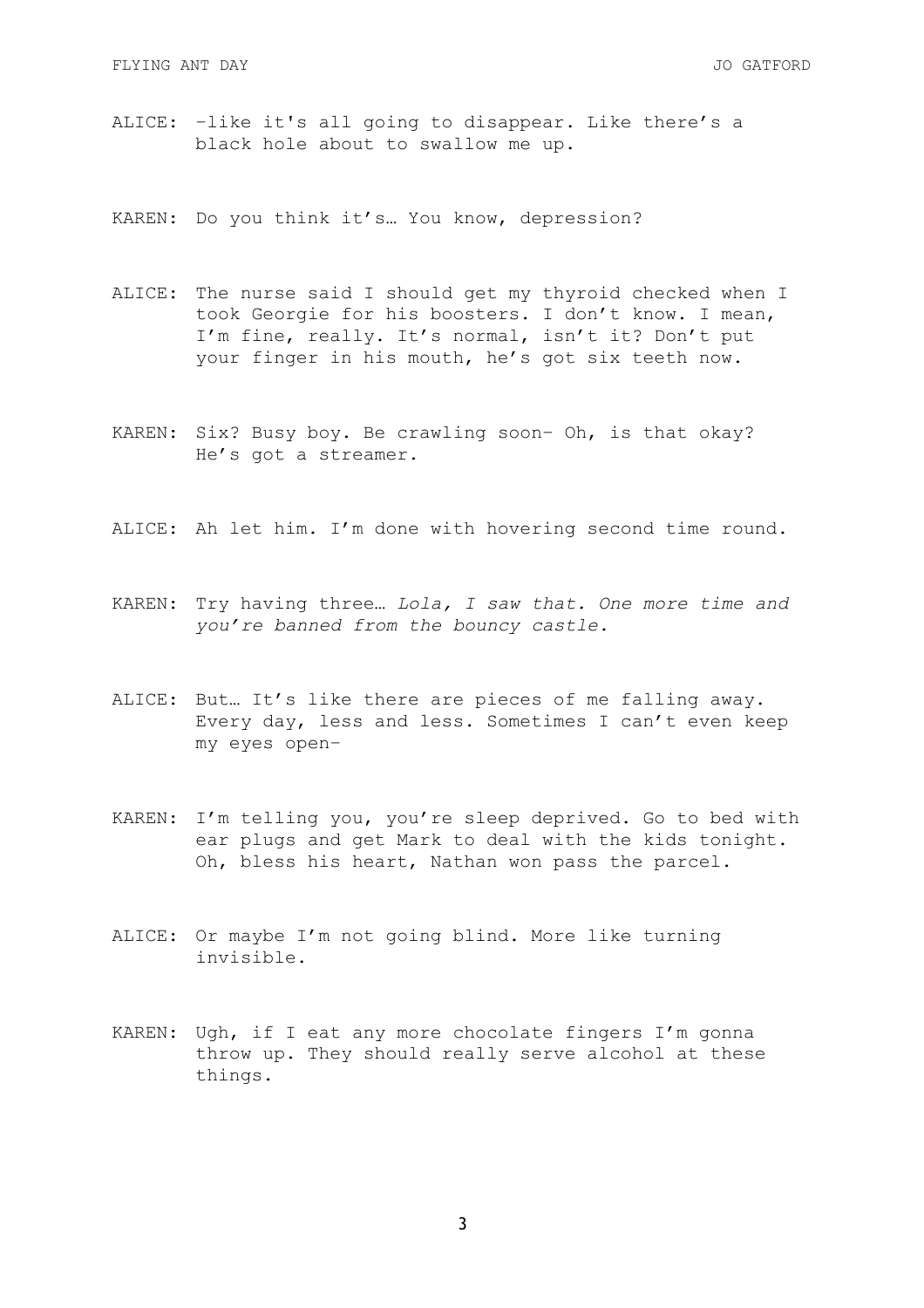ALICE PICKS UP THE PAINT AND BRUSH ONCE MORE.

ALICE: You see, I'm never going to catch up to Karen and the upper tier of motherhood that exists between two kids and three. Karen doesn't slam doors and throw sippy cups across the room and eat chocolate biscuits behind the kitchen cupboards and lock herself in the bathroom to scream into a towel. She doesn't disappear when you're not looking right at her. She – well, she's a *matriarch.* I don't know what that makes me.

> ALICE PAINTS HER HANDS UP TO THE WRIST.

My hands went next. Less of an inconvenience than you might think. Gets you out of certain marital duties, at least. I left my wedding ring on the side of the basin and Mark tidied it away. I learned to pick up the baby with my forearms. You just get on with it, don't you? Don't make a fuss. It's not hurting anyone, I mean, why bother?

BLACKOUT

**SCENE 4** 

ALICE CROSSES THE STAGE AND STOPS TO LOOK AT AN UPTURNED CUP. SHE SLIDES A POSTCARD UNDERNEATH IT AND LIFTS IT GENTLY, PEEKING UNDER THE CUP BRIEFLY BEFORE WALKING OFF AGAIN.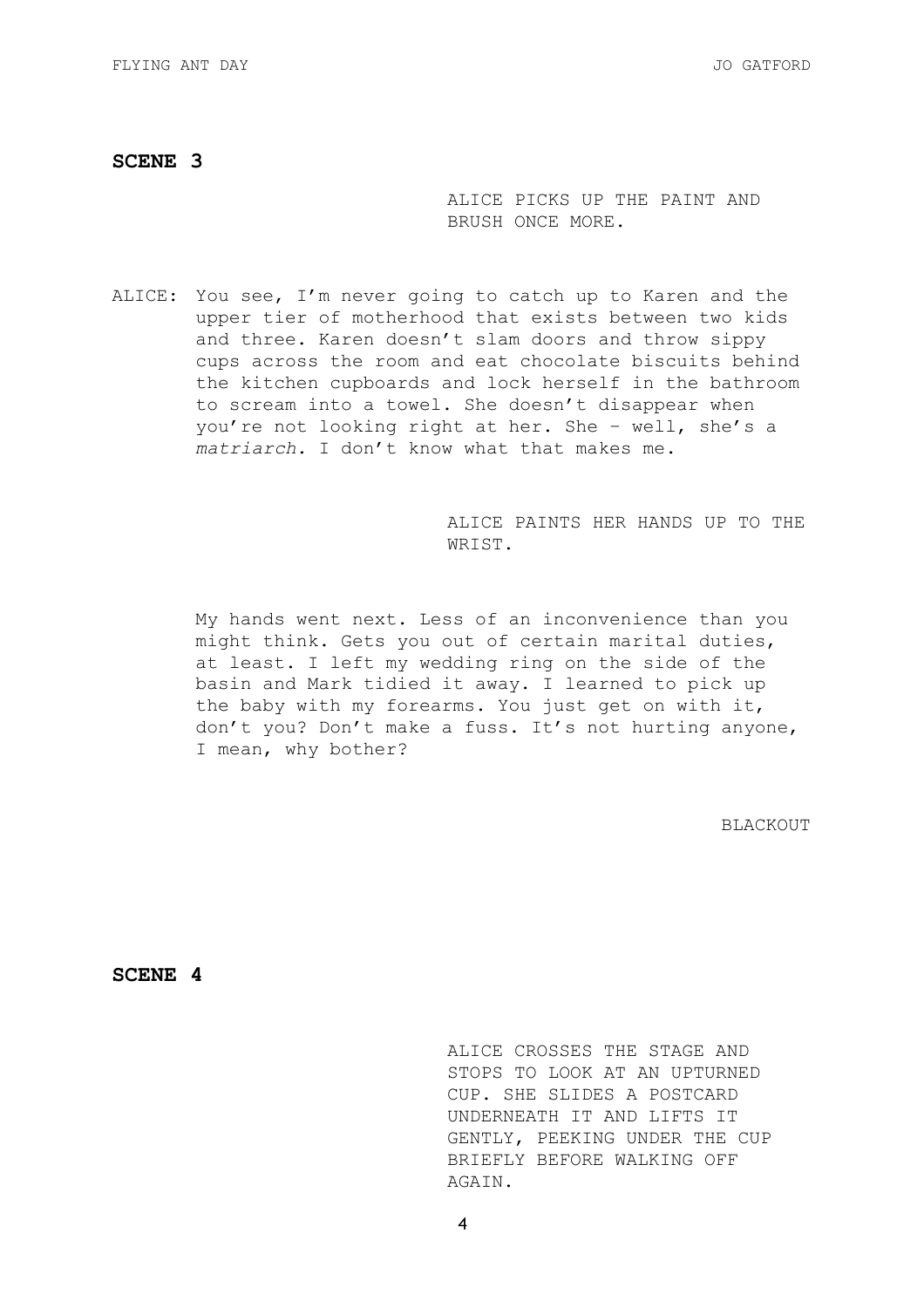BLACKOUT

**SCENE 5** 

A LIVING ROOM. ALICE KNEELS, AWKWARDLY SCRUBBING AT A CHAIR USING ONLY HER WRISTS AND ELBOWS, A PHONE BALANCED ON HER SHOULDER. KAREN PROVIDES THE OTHER HALF OF THE CONVERSATION AT THE SIDE OF THE STAGE.

- ALICE: –or maybe not quite invisible. See-through. Like I'm in a vacuum. Like people can see me but choose to ignore it.
- KAREN: The moment you give birth you turn invisible. I'm almost tempted to get pregnant again just to get some attention.
- ALICE: Seriously? You'd go for number four? Dan would freak out.
- KAREN: We'd have to actually, you know, *have relations*, first. He'd probably freak out more at the novelty of that.
- ALICE: (LAUGHING) 'Relations'?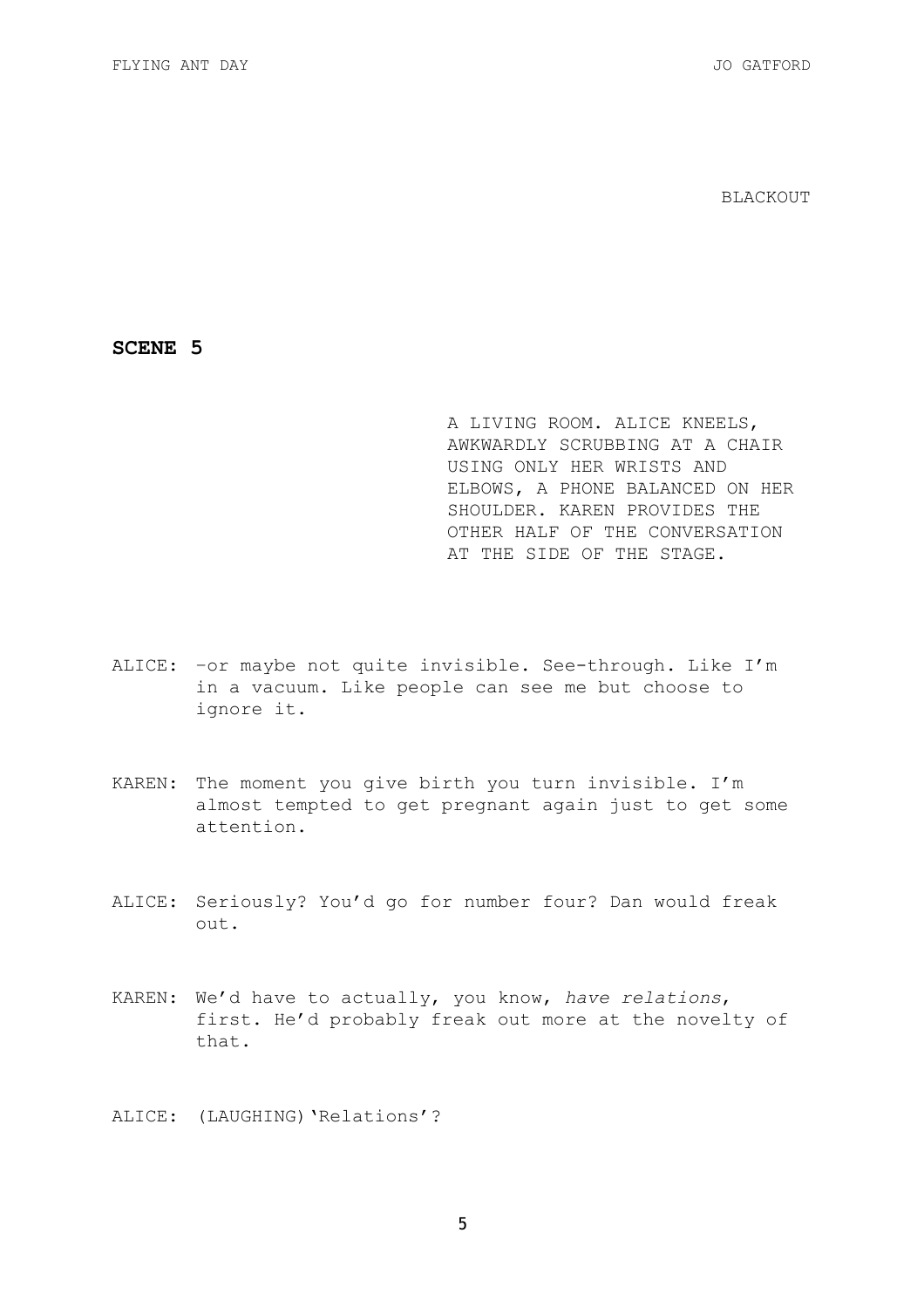KAREN: I can't be crude, Jamie's right here.

(AS IF ANSWERING A QUESTION OFF-STAGE)

It's Auntie Alice.

(…)

You know, Georgie and Nathan's mummy. Oh, for goodness' sake, Jamie! Alice, hang on a minute, sorry, juice everywhere.

ALICE: Wait, put Jamie on while you clear up.

KAREN HURRIES OFF STAGE. ALICE CLUTCHES THE PHONE TO HER EAR NERVOUSLY.

Hey kiddo, it's me.

(…)

Alice. You know. You see me every day at school.

(…)

I used to pick you up from nursery on a Wednesday. Nathan's mummy. Georgie – the baby with the curly hair – I'm his mummy, right?

(…)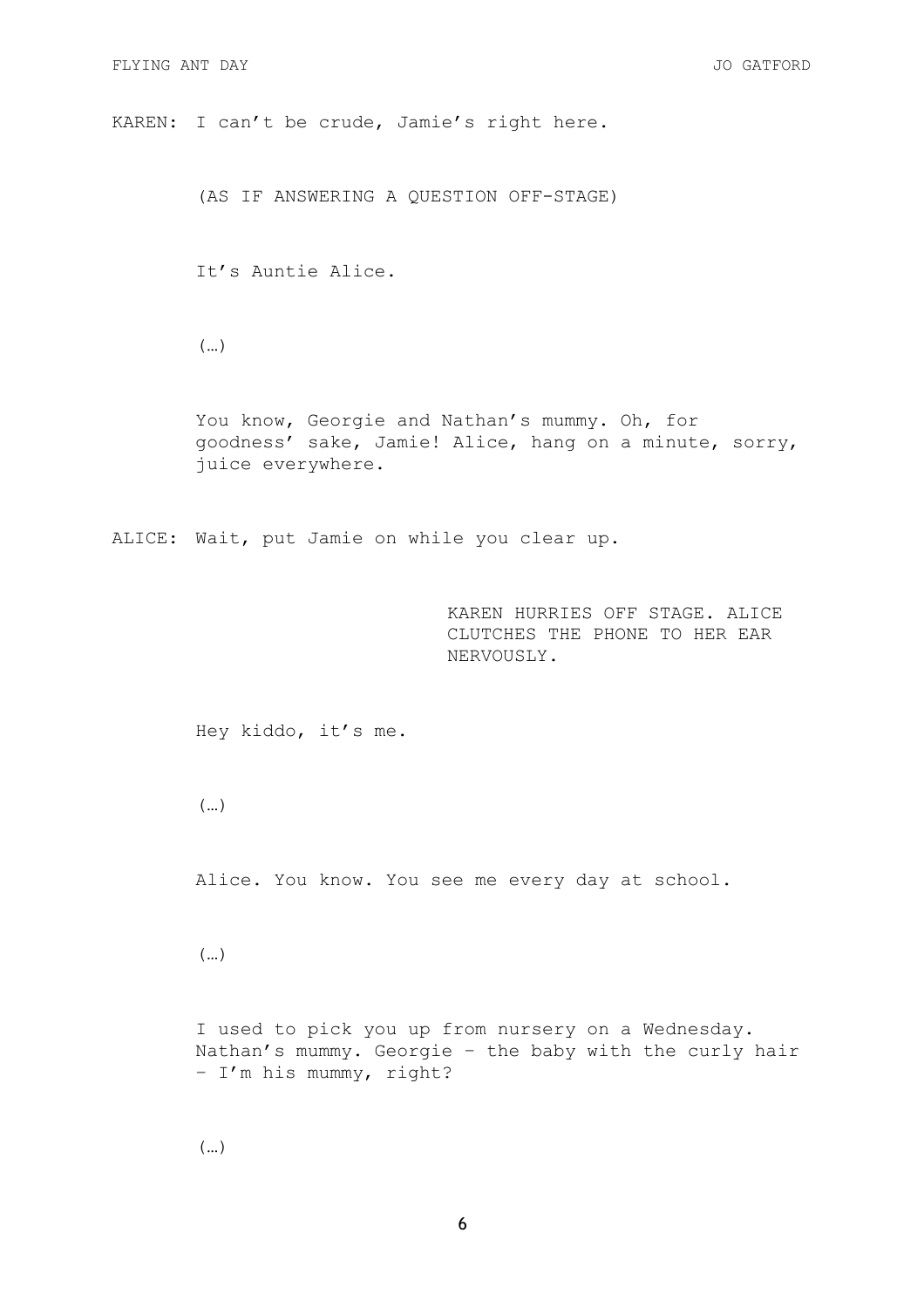Jamie?

KAREN: Sorry. Ugh. Honestly, he's all elbows at the moment. Look honey, you're not invisible, you're just tired. Sounds like you need some 'relations' of your own. I gotta go, they're killing each other upstairs- *Thomas! Lola! Get off the bloody bed!* 

**SCENE 6** 

*ALICE STANDS AT THE MIRROR, PAINTING A STRIPE ACROSS HER EYES. SHE TAKES OFF HER DRESS AND PAINTS ANOTHER STRIPE ACROSS HER BRA, AND THEN HER LEGS, ALL THE WAY UP TO HER PANTS.* 

*SHE KNOCKS AT A SIDE DOOR.* 

ALICE: Mark? Are you finished? I need a shower.

WHEN SHE GETS NO RESPONSE SHE SITS ON THE FLOOR OUTSIDE THE DOOR, WAITING.

I've been crying a lot lately. It's not hormones. It's like I'm mourning. Like I'm dead. Or you are. This morning I thought you might be. There was a three car pile-up, about the same time you'd be on your way to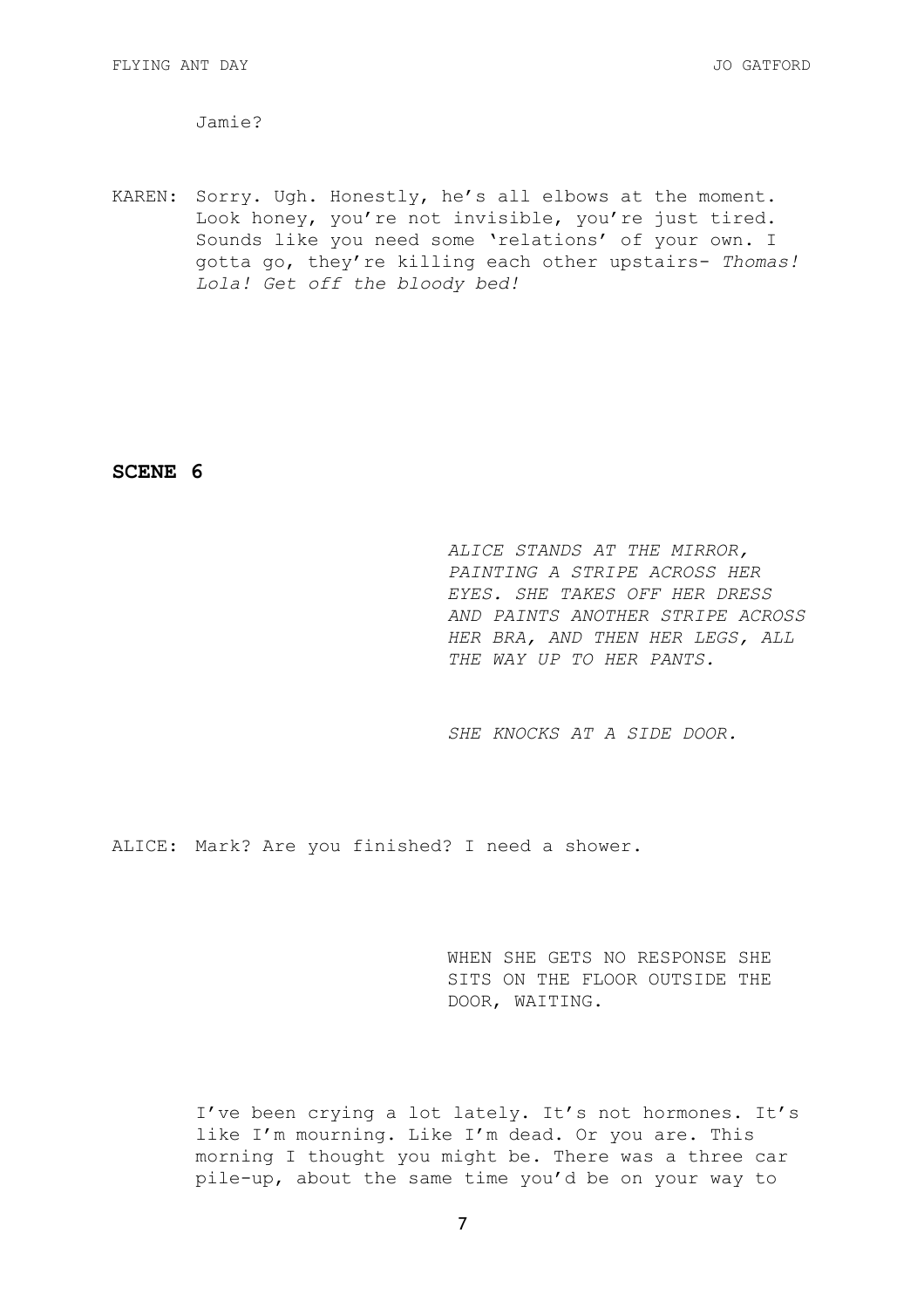work. And I thought, if you'd died, the last thing I'd have to remember you by was the spider you left under a cup in the bathroom. I put it in the airing cupboard, just in case reincarnation is real and you somehow got put into the last living thing you'd been close to.

I've been talking to it. Her. I saw her making those little cotton wool egg sacs on the spare towels. All the things you didn't listen to when you were alive. All the little moments that get swept away. Like:

We swam today, Georgie and me. The pool water tasted like metal. Georgie kept swallowing it. There's always a certain percentage of urine in it, isn't there, but what if there's blood, too?

Nathan learned the word 'shit' at school. Except he thought it was 'shift' at first. I had to correct him. He knew the V sign, too. I taught him the middle finger – just so he knows. Preventative action, you know?

There's a man on Winterbourne Road with no legs. He sits in his wheelchair at the window all day long, just watching the world go by. We wave at him on the way to school. I don't know his name but I was thinking of sending him a Christmas card this year. Just to let him know someone knows he's there, you know? Nathan asked me why we always have to wave and I said it was because he's lonely and it's nice to say hello but really… It's because he sees me.

> ALICE GOES TO KNOCK AGAIN BUT DECIDES AGAINST IT. SHE PICKS UP THE PAINT AND DRAWS A HUGE CIRCLE ON HER CHEST.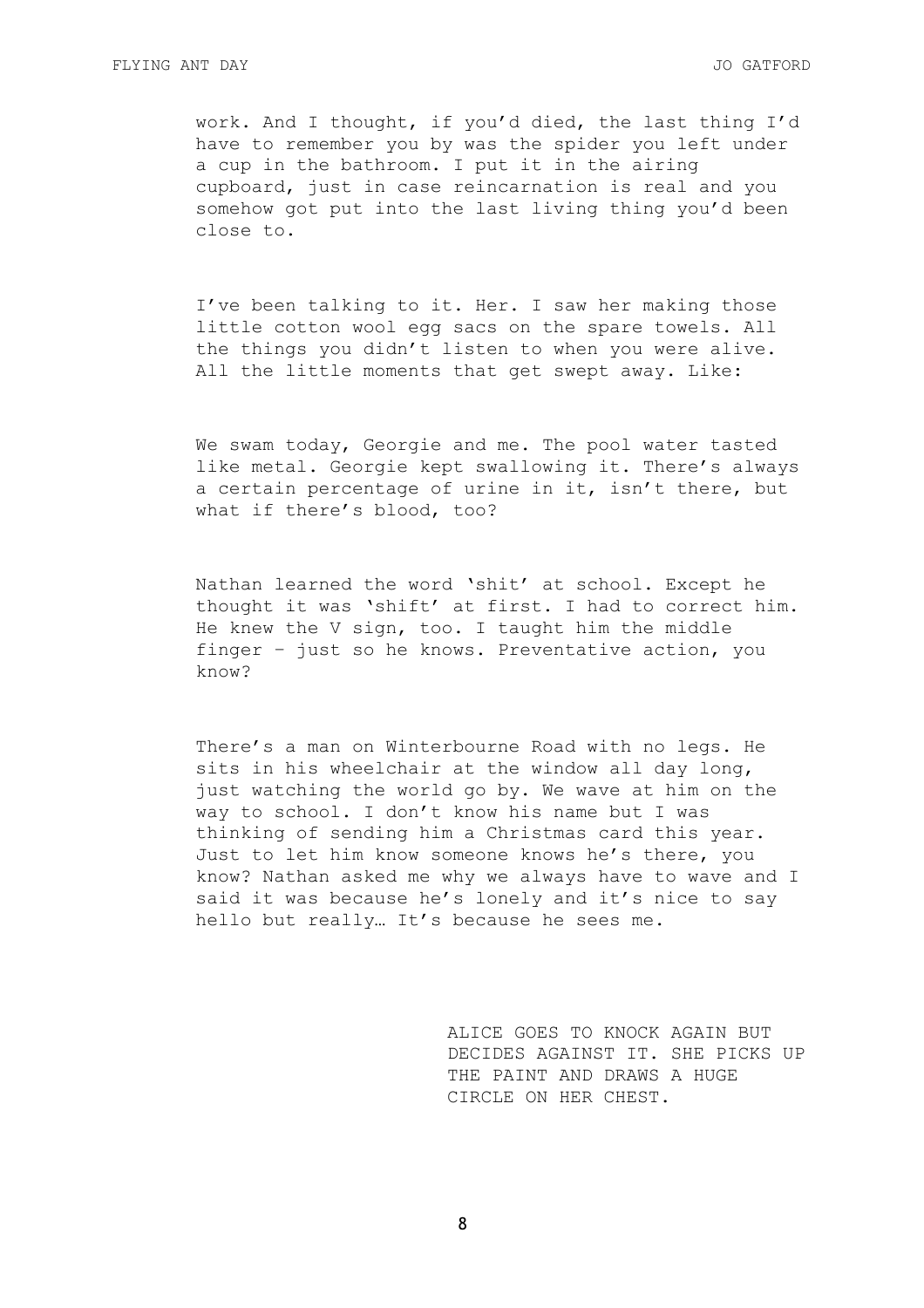THE PARK. ALICE AND KAREN SIT ON A BENCH AT THE SIDE OF THE STAGE, WATCHING THE CHILDREN. ALICE WEARS A COAT OVER HER UNDERWEAR.

- ALICE: He forgot my birthday.
- KAREN: He what?
- ALICE: (ALMOST TO HERSELF) So did you, incidentally. (TO KAREN) He said he thought it was September. Eleven years, and he thinks my birthday is in September.
- KAREN: *Wow, good jumping, Thomas!*
- ALICE: And the postman keeps sending my post back to the depot.
- KAREN: Oh, I hate it when they do that. Was it a parcel?
- ALICE: Everything. Statements, bills, junk mail. Anything addressed to Mark gets through. It's just me. Like I've been erased. It's like it's all building up to something. I mean, do people know when they're due a car accident or a stroke? Do you think they have a sense of it, before? Some kind of premonition? This constant feeling of… ugh. Or maybe it's the other way around. Maybe it's like something bad has already happened and no one else has noticed except–
- KAREN: (GETTING UP, APPARENTLY NOT EVEN HEARING ALICE) *One more minute, kids, let's get your stuff together!*

KAREN EXITS. ALICE LOOKS AT THE AUDIENCE.

# ALICE: Except me.